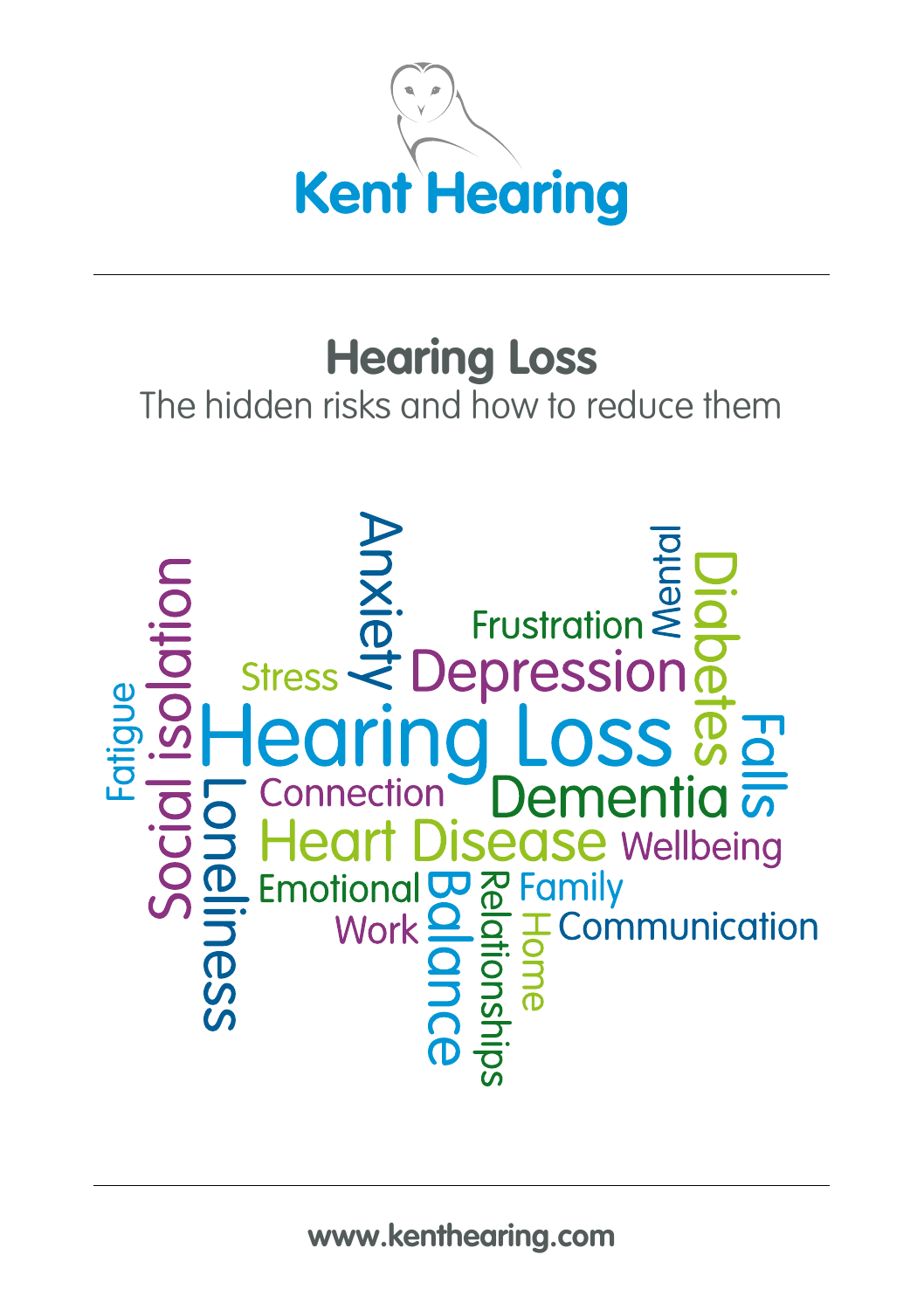## **What can I do to limit these risks?**



#### **You can limit the risks associated with hearing loss by:**

- Having your hearing checked by a fully qualified audiologist every 1-2 years, or straight away if you are struggling to hear properly.
- Protecting your ears by limiting exposure to loud noises
- Maintaining a healthy diet so that you control blood glucose/sugar levels
- Seeking help if you have any of the following symptoms of hearing loss: tinnitus, difficulty in hearing others clearly, having to turning up the volume on the TV or radio, asking for phrases or questions to be repeated, struggling to hear in background noise or losing your balance

#### **If you already have hearing aids:**

- Follow recommendations from a qualified audiologist
- Wear your hearing aids whenever possible all day, everyday is best!
- Have an annual hearing test to monitor your condition and update your treatment plan
- Make sure your hearing aids are checked annually
- Control your blood glucose levels

For more information or to book a hearing test or consultation with Dr Carling please call us on 01732 525912 or email info@kenthearing.com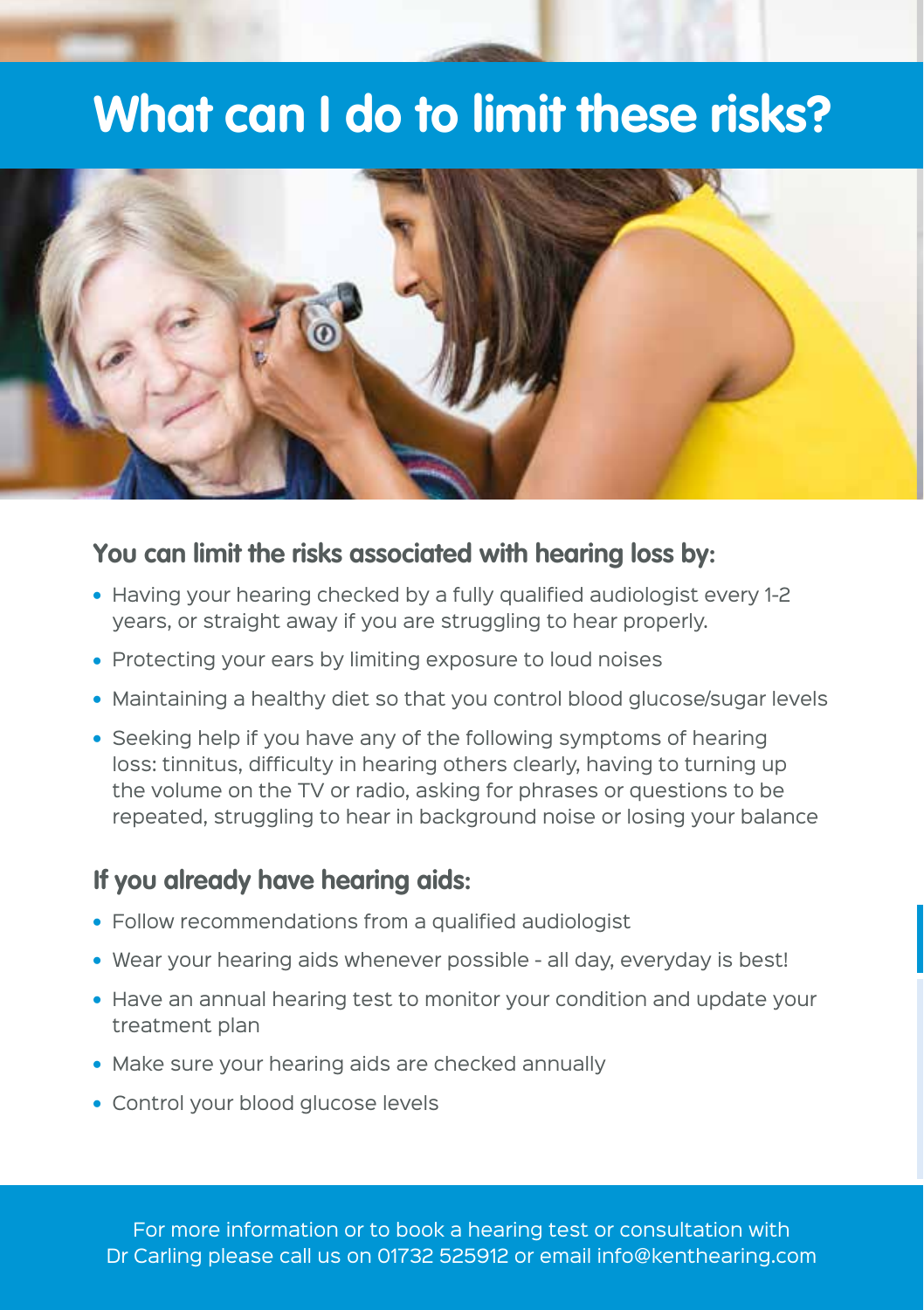# **Why it's important to take care of your hearing**

For most patients with hearing loss, early diagnosis, expert advice and the fitting of the right hearing aids for their condition can deliver substantial improvement to their hearing and quality of life.

However, if left untreated, hearing loss can have a major impact on many important aspects of both our mental and physical health. This leaflet provides you with some information about the links between hearing loss and dementia, diabetes, and other conditions that may be affected by loss of hearing. 52

#### **Hearing loss and diabetes**

Hearing loss is twice as common in people who have diabetes as in people of the same age who do not. Even people with prediabetes (who's blood sugar levels are higher than normal but don't have type 2 diabetes) have a 30% higher rate of hearing loss than people with normal blood sugar levels. This is because high blood sugar levels can damage the small blood vessels and nerves in the inner ear, which reduces the capability to hear. Low blood sugar over time can also damage how nerve signals travel from the inner ear to the brain. Both types of nerve damage may lead to hearing loss. \*\*\*\*\*

**01732 525 912**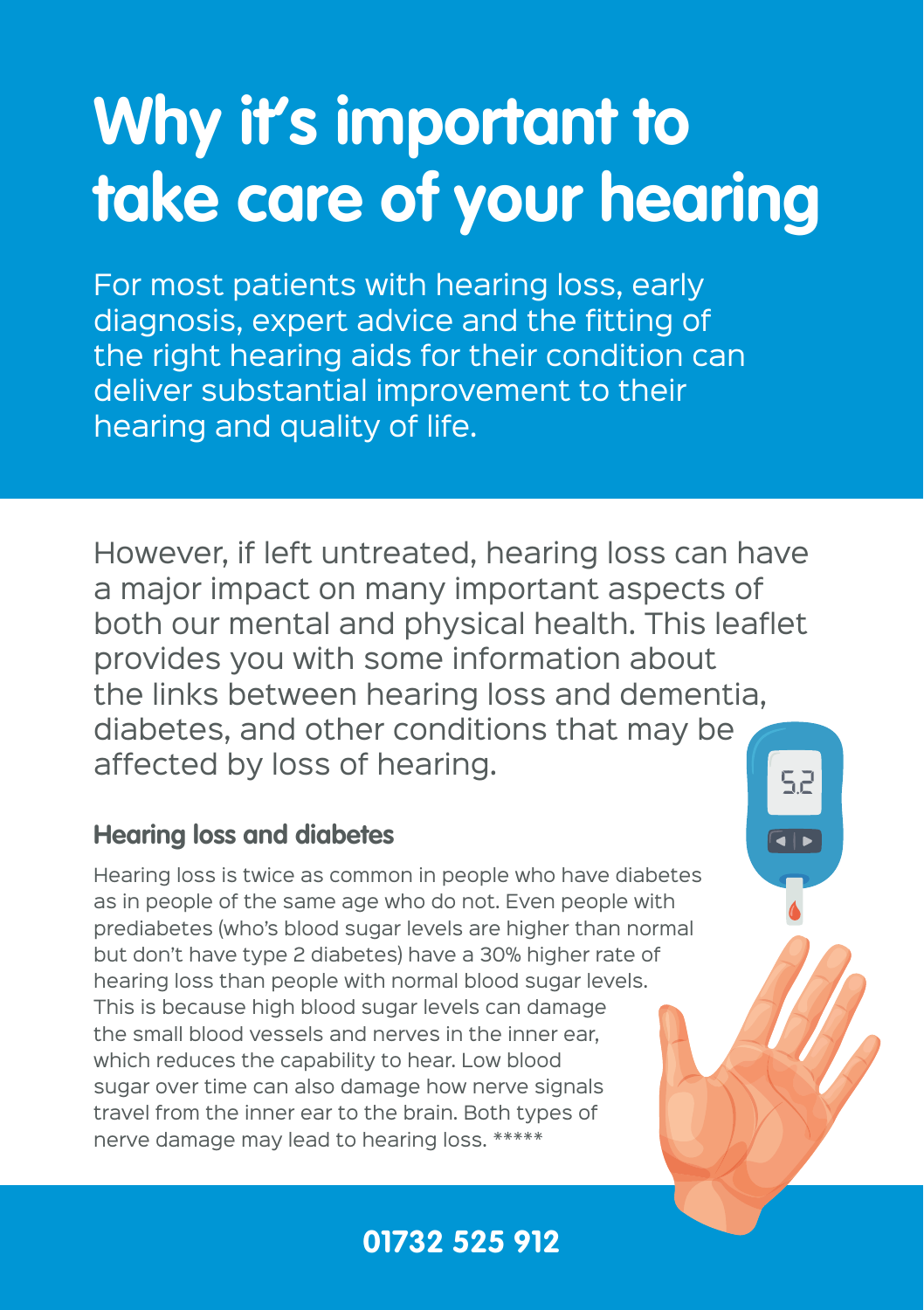

#### **Hearing loss and dementia**

Several studies have found important links between hearing loss and dementia.

A recent study by John Hopkins expert Frank Lin\* concluded that:

- **Mild hearing loss doubled dementia risk**
- **Moderate loss tripled the risk of dementia**
- **Those with severe hearing impairment were five times more likely to develop dementia**

It also identified that hearing loss can contribute to social isolation and that not being with people as much, and therefore not engaging in conversation as often, can in turn contribute to dementia.

The 2017 Lancet Commission\*\* highlighted hearing impairment as one of 12 risk factors for dementia. It also identified that wearing hearing aids appeared to reduce the excess risk of dementia and that reducing risk factors, for example, by wearing hearing aids and protecting ears from excessive noise exposure, may prevent or delay up to 40% of dementias.

More recently, a 2021 study led by University of Oxford researchers on over 82,000 participants, found that difficulty hearing spoken conversations is associated with up to a 91% increased risk of dementia.\*\*\*

**info@kenthearing.com**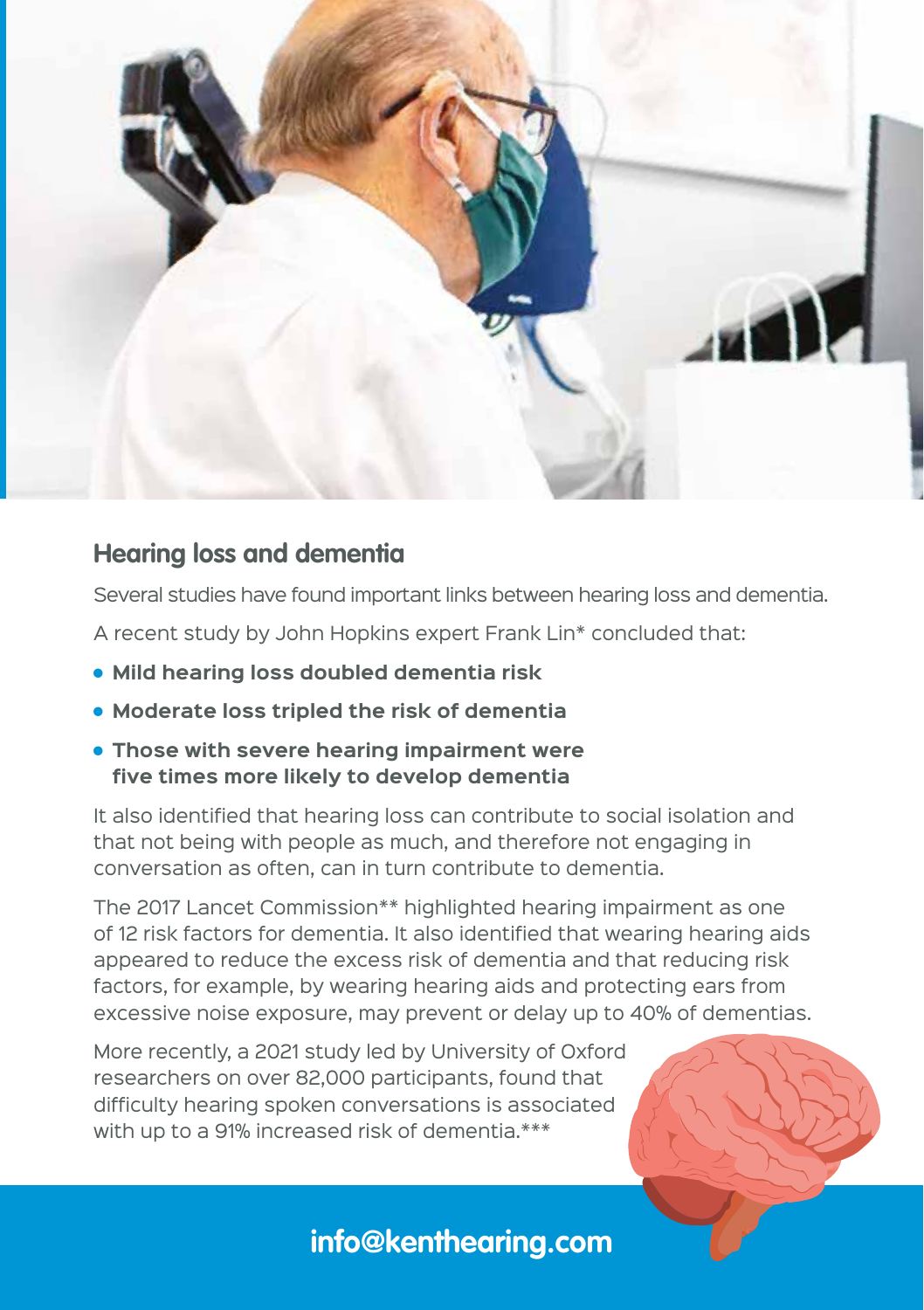

#### **Other health risks associated with hearing loss**

Hearing loss has also been linked to several other conditions, including:

- **Falls and balance:** Our ears pick up subtle cues that help with our balance. Hearing loss can mute these signals and make the brain work harder when processing sound. This may interfere with some of the mental processing we need to walk safely and result in falls \*\*\*\*
- **Social isolation and loneliness:** Not being able to hear properly limits our ability to interact and have conversations with even our closest friends and family. This can often result in feelings of isolation and loneliness
- **Anxiety and depression:** Being unable to hear the voices of loved ones or colleagues, a favourite piece of music or familiar sounds can cause anxiety. This may increase the risk of suffering from feelings of isolation and depression
- **Heart disease:** While there is not a direct causal link between heart disease and hearing loss, a large body of evidence suggests a relationship between the two. The ear is supplied by several small arteries and requires a sufficient and rich blood flow to maintain proper function. It is believed that cardiovascular disease can reduce blood flow to the ear causing damage to different parts of the auditory system and result in sensorineural hearing loss \*\*\*\*\*

#### **www.kenthearing.com**